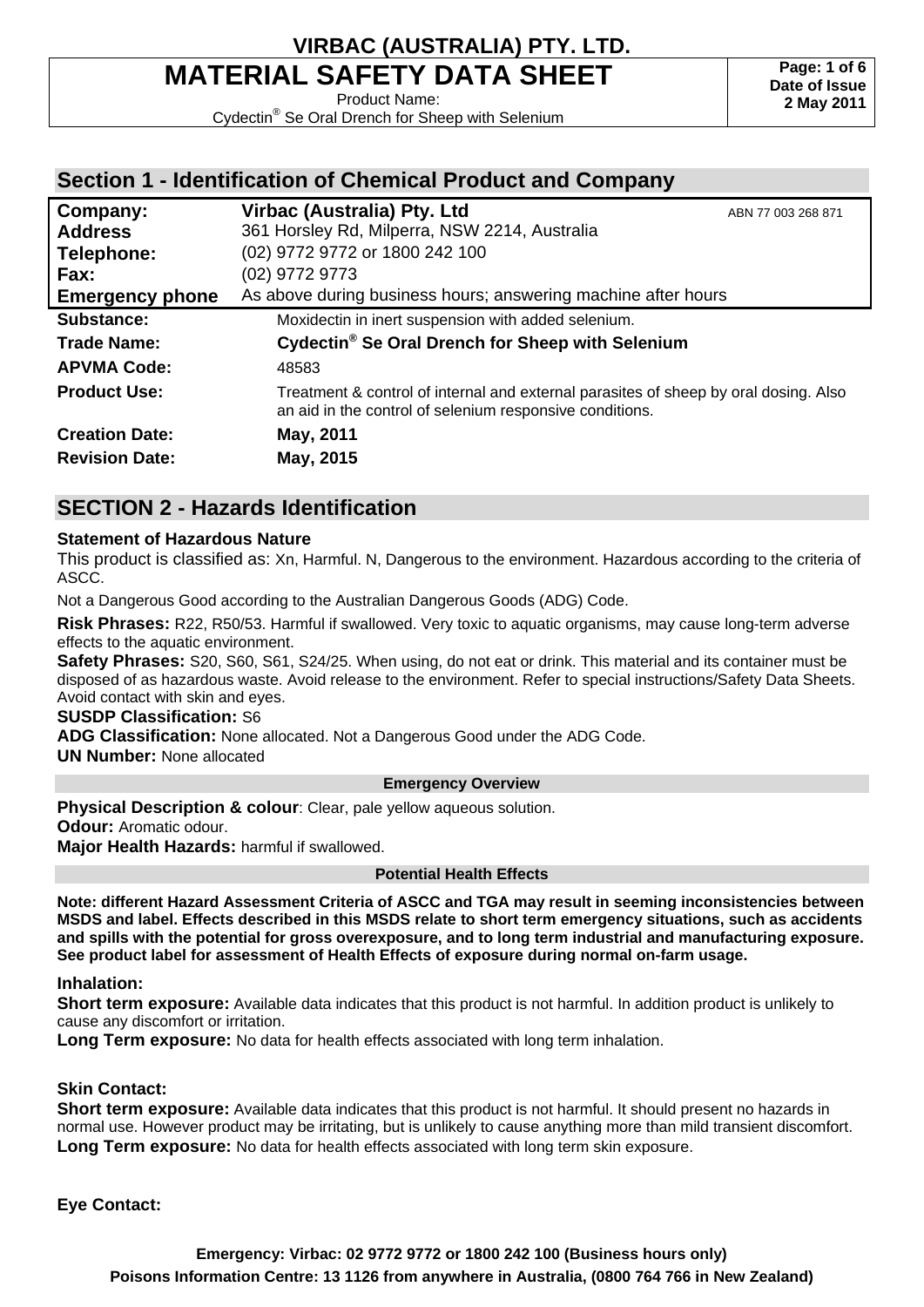# **MATERIAL SAFETY DATA SHEET**

Product Name:

Cydectin® Se Oral Drench for Sheep with Selenium

**Short term exposure:** This product is believed to be mildly irritating, to eyes, but is unlikely to cause anything more than mild transient discomfort.

**Long Term exposure:** No data for health effects associated with long term eye exposure.

#### **Ingestion:**

**Short term exposure:** Significant oral exposure is considered to be unlikely. Available data shows that this product is harmful, but symptoms are not available. However, this product may be irritating to mucous membranes but is unlikely to cause anything more than transient discomfort.

**Long Term exposure:** No data for health effects associated with long term ingestion.

#### **Carcinogen Status:**

**ASCC:** No significant ingredient is classified as carcinogenic by ASCC.

**NTP:** No significant ingredient is classified as carcinogenic by NTP.

**IARC:** No significant ingredient is classified as carcinogenic by IARC.

### **SECTION 3 - Composition/Information on Ingredients**

| Ingredients                     | <b>CAS No</b>         | Conc. /L | TWA (mg/m <sup>3</sup> ) STEL (mg/m <sup>3</sup> ) |         |
|---------------------------------|-----------------------|----------|----------------------------------------------------|---------|
| Moxidectin                      | 113507-06-5 1.0g      |          | not set                                            | not set |
| Selenium as sodium selenate     | $10102 - 23 - 5$ 0.5g |          | 0.2                                                | not set |
| Other non hazardous ingredients | trade secret to 100%  |          | not set                                            | not set |

This is a commercial product whose exact ratio of components may vary slightly. Minor quantities of other non hazardous ingredients are also possible.

The ASCC TWA exposure value is the average airborne concentration of a particular substance when calculated over a normal 8 hour working day for a 5 day working week. The STEL (Short Term Exposure Limit) is an exposure value that may be equalled (but should not be exceeded) for no longer than 15 minutes and should not be repeated more than 4 times per day. There should be at least 60 minutes between successive exposures at the STEL. The term "peak "is used when the TWA limit, because of the rapid action of the substance, should never be exceeded, even briefly.

## **SECTION 4 - First Aid Measures**

#### **General Information:**

You should call The Poisons Information Centre if you feel that you may have been poisoned, burned or irritated by this product. The number is 13 1126 from anywhere in Australia (0800 764 766 in New Zealand) and is available at all times. Have this MSDS or product label with you when you call.

**Inhalation:** First aid is not generally required. If in doubt, contact a Poisons Information Centre or a doctor. **Skin Contact:** Wash gently and thoroughly with water (use non-abrasive soap if necessary) for 5 minutes or until chemical is removed.

**Eye Contact:** Immediately flush the contaminated eye(s) with lukewarm, gently flowing water for 5 minutes or until the product is removed, while holding the eyelid(s) open. Obtain medical advice immediately if irritation occurs. Take special care if exposed person is wearing contact lenses.

**Ingestion:** If swallowed, do NOT induce vomiting. Wash mouth with water and contact a Poisons Information Centre, or call a doctor.

## **SECTION 5 - Fire Fighting Measures**

**Fire and Explosion Hazards**: There is no risk of an explosion from this product under normal circumstances if it is involved in a fire.

Only small quantities of decomposition products are expected from this products at temperatures normally achieved in a fire. This will only occur after heating to dryness.

Fire decomposition products from this product are not expected to be hazardous or harmful.

**Extinguishing Media:** Not Combustible. Use extinguishing media suited to burning materials.

**Fire Fighting:** If a significant quantity of this product is involved in a fire, call the fire brigade.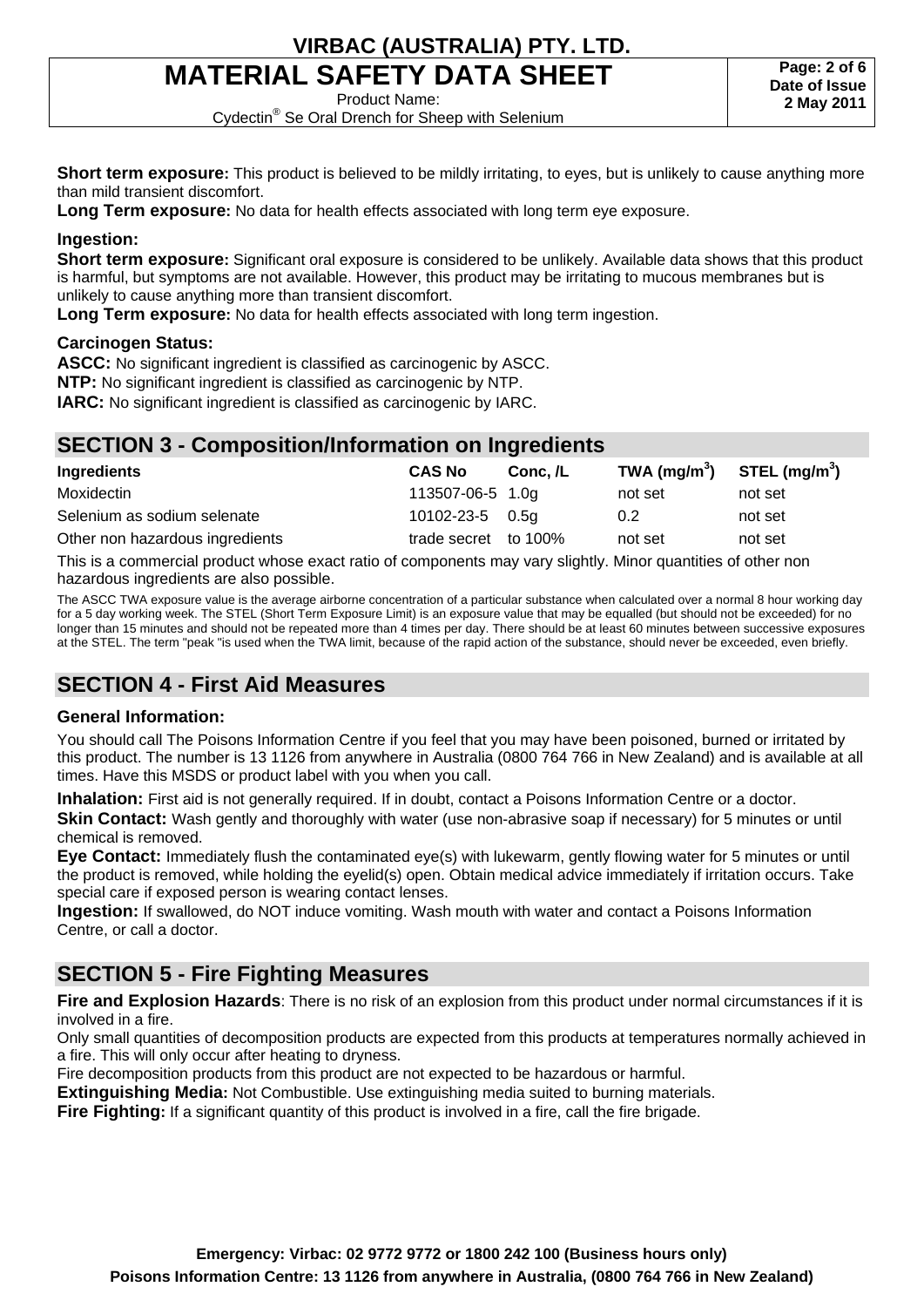# **MATERIAL SAFETY DATA SHEET**

Product Name: Cydectin® Se Oral Drench for Sheep with Selenium

**Page: 3 of 6 Date of Issue 2 May 2011**

| <b>Flash point:</b>              | Does not burn.                  |
|----------------------------------|---------------------------------|
| <b>Upper Flammability Limit:</b> | Does not burn.                  |
| <b>Lower Flammability Limit:</b> | Does not burn.                  |
| <b>Autoignition temperature:</b> | Not applicable - does not burn. |
| <b>Flammability Class:</b>       | Does not burn.                  |

### **SECTION 6 - Accidental Release Measures**

**Accidental release:** In the event of a major spill, prevent spillage from entering drains or water courses. As a minimum, wear overalls, goggles and gloves. Suitable materials for protective clothing include rubber, PVC. Eye/face protective equipment should comprise as a minimum, protective glasses and, preferably, goggles. Eye/face protective equipment should comprise as a minimum, protective goggles. If there is a significant chance that vapours or mists are likely to build up in the cleanup area, we recommend that you use a respirator. Usually, no respirator is necessary when using this product. However, if you have any doubts consult the Australian Standard mentioned below (section 8).

Stop leak if safe to do so, and contain spill. Absorb onto sand, vermiculite or other suitable absorbent material. If spill is too large or if absorbent material is not available, try to create a dike to stop material spreading or going into drains or waterways. Sweep up and shovel or collect recoverable product into labelled containers for recycling or salvage, and dispose of promptly. Recycle containers wherever possible after careful cleaning. Refer to product label for specific instructions. After spills, wash area preventing runoff from entering drains. If a significant quantity of material enters drains, advise emergency services. Full details regarding disposal of used containers, spillage and unused material may be found on the label. If there is any conflict between this MSDS and the label, instructions on the label prevail. Ensure legality of disposal by consulting regulations prior to disposal. Thoroughly launder protective clothing before storage or re-use. Advise laundry of nature of contamination when sending contaminated clothing to laundry.

## **SECTION 7 - Handling and Storage**

**Handling:** Keep exposure to this product to a minimum, and minimise the quantities kept in work areas. Check Section 8 of this MSDS for details of personal protective measures, and make sure that those measures are followed. The measures detailed below under "Storage" should be followed during handling in order to minimise risks to persons using the product in the workplace. Also, avoid contact or contamination of product with incompatible materials listed in Section 10.

**Storage:** This product is a Scheduled Poison. Observe all relevant regulations regarding sale, transport and storage of this schedule of poison. Store in the closed original container in a dry, cool, well-ventilated area out of direct sunlight. Make sure that the product does not come into contact with substances listed under "Incompatibilities" in Section 10. Some liquid preparations settle or separate on standing and may require stirring before use. Check packaging - there may be further storage instructions on the label.

## **SECTION 8 - Exposure Controls and Personal Protection**

#### **This MSDS describes personal protective measures relating to long term industrial and manufacturing exposure, and emergency situations, such as accidents and spills.**

**See product label for personal protective measures during normal on farm usage .** 

The following Australian Standards will provide general advice regarding safety clothing and equipment:

Respiratory equipment: **AS/NZS 1715**, Protective Gloves: **AS 2161**, Industrial Clothing: **AS2919**, Industrial Eye Protection: **AS1336** and **AS/NZS 1337**, Occupational Protective Footwear: **AS/NZS2210**.

| <b>ASCC Exposure limits</b> | TWA (mg/m $3$ ) | STEL (mg/m <sup>3</sup> ) |
|-----------------------------|-----------------|---------------------------|
| Sodium selenate             |                 | not set                   |

The ADI for Moxidectin is set at 0.01mg/kg/day. The corresponding NOEL is set at 1mg/kg/day. ADI means Acceptable Daily Intake and NOEL means No-observable-effect-level. Values taken from Australian ADI List, Dec 2006.

**Ventilation:** This product should only be used where there is ventilation that is adequate to keep exposure below the TWA levels. If necessary, use a fan.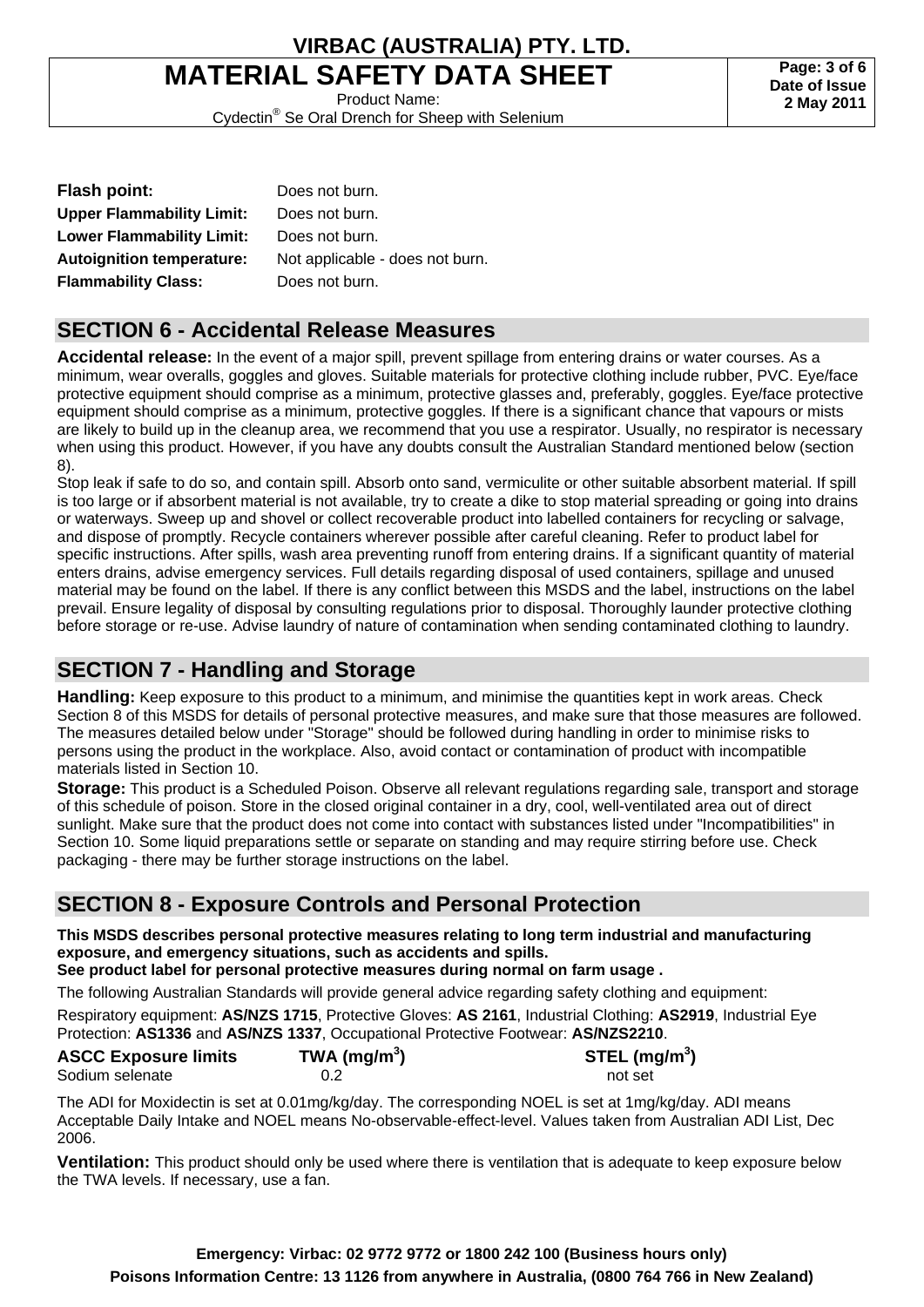# **MATERIAL SAFETY DATA SHEET**

Product Name:

Cydectin® Se Oral Drench for Sheep with Selenium

**Eye Protection:** Eye protection such as protective glasses or goggles is recommended when this product is being used.

**Skin Protection:** You should avoid contact even with mild skin irritants. Therefore you should wear suitable impervious elbow-length gloves and facial protection when handling this product. See below for suitable material types.

**Protective Material Types:** We suggest that protective clothing be made from the following materials: rubber, PVC.

**Respirator:** Usually, no respirator is necessary when using this product. However, if you have any doubts consult the Australian Standard mentioned above.

## **SECTION 9 - Physical and Chemical Properties**

| <b>Physical Description &amp; colour:</b> | Clear, pale yellow aqueous solution.      |
|-------------------------------------------|-------------------------------------------|
| Odour:                                    | Aromatic odour.                           |
| <b>Boiling Point:</b>                     | Approximately 106-108°C at 100kPa.        |
| <b>Freezing/Melting Point:</b>            | Approximately 0°C.                        |
| <b>Volatiles:</b>                         | Water component.                          |
| <b>Vapour Pressure:</b>                   | 2.37 kPa at 20°C (water vapour pressure). |
| <b>Vapour Density:</b>                    | No data.                                  |
| <b>Specific Gravity:</b>                  | No data. Expected to be approx 1.0        |
| <b>Water Solubility:</b>                  | Completely soluble in water.              |
| pH:                                       | No data.                                  |
| <b>Volatility:</b>                        | No data.                                  |
| <b>Odour Threshold:</b>                   | No data.                                  |
| <b>Evaporation Rate:</b>                  | No data.                                  |
| <b>Coeff Oil/water distribution:</b>      | No data                                   |
| <b>Autoignition temp:</b>                 | Not applicable - does not burn.           |
|                                           |                                           |

## **SECTION 10 - Stability and Reactivity**

**Reactivity**: This product is unlikely to react or decompose under normal storage conditions. However, if you have any doubts, contact the supplier for advice on shelf life properties.

**Conditions to Avoid:** Store in the closed original container in a dry, cool, well-ventilated area out of direct sunlight. **Incompatibilities:** No particular Incompatibilities.

**Fire Decomposition:** Only small quantities of decomposition products are expected from this products at temperatures normally achieved in a fire. This will only occur after heating to dryness. Carbon dioxide, and if combustion is incomplete, carbon monoxide and smoke. Water, sodium compounds. Carbon monoxide poisoning produces headache, weakness, nausea, dizziness, confusion, dimness of vision, disturbance of judgment, and unconsciousness followed by coma and death.

**Polymerisation:** This product will not undergo polymerisation reactions.

## **SECTION 11 - Toxicological Information**

### **Local Effects:**

**Target Organs:** There is no data to hand indicating any particular target organs.

### **For Moxidectin:**

#### $LD_{50}$  (Oral), Rat 106mg/kg LD<sub>50</sub> (Oral), Mouse 42-84mg/kg

In rats given oral doses of moxidectin, decreased activity, prostration, tremors, chromodacryorrhea, decreased respiration, diarrhoea, hypersensitivity to touch and sound, and epistaxis occurred. Congestion of the liver, kidneys and lungs were observed in animals that died, but animals which were sacrificed at the end of the 14-day observation period showed no abnormalities.

No overt signs of toxicity were noted in rabbits treated dermally with moxidectin.

A report of studies of Moxidectin may be found at http://www.inchem.org/documents/jecfa/jecmono/v36je03.htm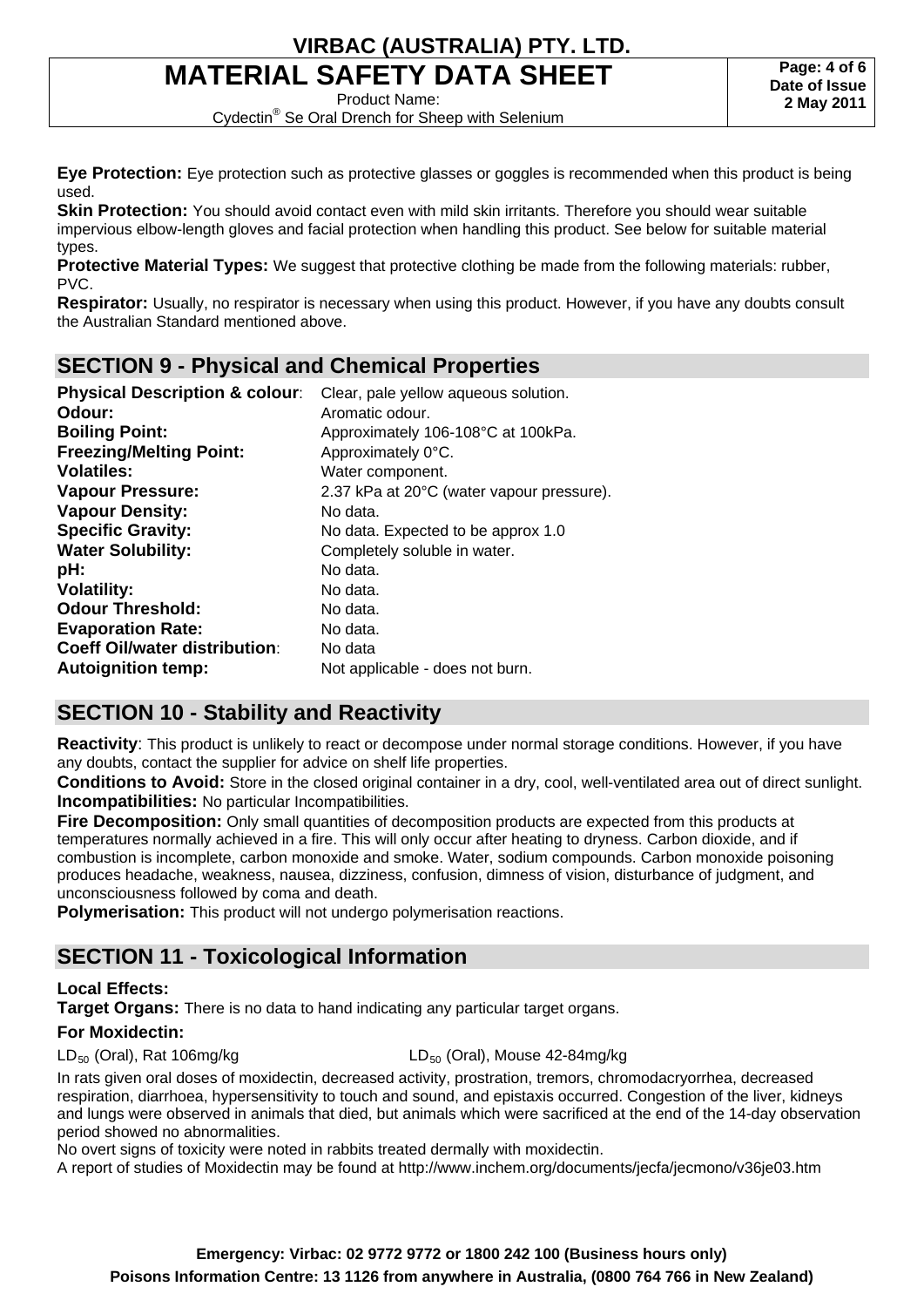# **MATERIAL SAFETY DATA SHEET**

Product Name:

**Page: 5 of 6 Date of Issue 2 May 2011**

Cydectin® Se Oral Drench for Sheep with Selenium

**Selenium** is an essential element commonly obtained from food sources. Excess selenium can result in toxicity. A safe and adequate daily selenium intake is estimated to be 50-200<sub>m</sub> per day for adults, 30-120<sub>m</sub> per day for children aged 4 - 6 years and 20-80µg per day for children under 4 years (WHO [1](#page-4-0)987<sup>1</sup>).

The product contains 500µg of selenium per mL. Theoretically (assuming 100% bioavailability), ingestion of 10 mL of the product would result in absorption of  $5mg(5,000<sub>\mu</sub>q)$  of selenium - a level about 25 times higher than the maximum safe daily requirement. Any possible adverse effects will vary between individuals and depend on such factors as the amount ingested, and the age, size and nutritional status of the individual. The most appropriate advice is therefore to treat symptomatically.

#### **Classification of Hazardous Ingredients**

 $\overline{a}$ 

Ingredient **Risk Phrases** 

No ingredient mentioned in the HSIS Database is present in this product at hazardous concentrations.

## **SECTION 12 - Ecological Information**

Very toxic to aquatic organisms, may cause long-term adverse effects to the aquatic environment.

## **SECTION 13 - Disposal Considerations**

**Disposal:** There are many pieces of legislation covering waste disposal and they differ in each state and territory, so each user must refer to laws operating in their area. In some areas, certain wastes must be tracked. The Hierarchy of Controls seems to be common - the user should investigate: Reduce, Reuse, and Recycle and only if all else fails should disposal be considered. Note that properties of a product may change in use, so that the following suggestions may not always be appropriate. The following may help you in properly addressing this matter for this product. Special help is available for the disposal of Agricultural Chemicals. The product label will give general advice regarding disposal of small quantities, and how to cleanse containers. However, for help with the collection of unwanted rural chemicals, contact ChemClear 1800 008 182 http://www.chemclear.com.au/ and for help with the disposal of empty drums, contact DrumMuster http://www.drummuster.com.au/ where you will find contact details for your area.

## **SECTION 14 - Transport Information**

**ADG Code:** This product is not classified as a Dangerous Good. No special transport conditions are necessary unless required by other regulations.

## **SECTION 15 - Regulatory Information**

**AICS:** All of the significant ingredients in this formulation are compliant with NICNAS regulations. The following ingredients: Moxidectin, Sodium selenate, are mentioned in the SUSDP.

<span id="page-4-0"></span><sup>1</sup> World Health Organization (1987) *Selenium*, Environmental Health Criteria 58, Geneva, p.202.